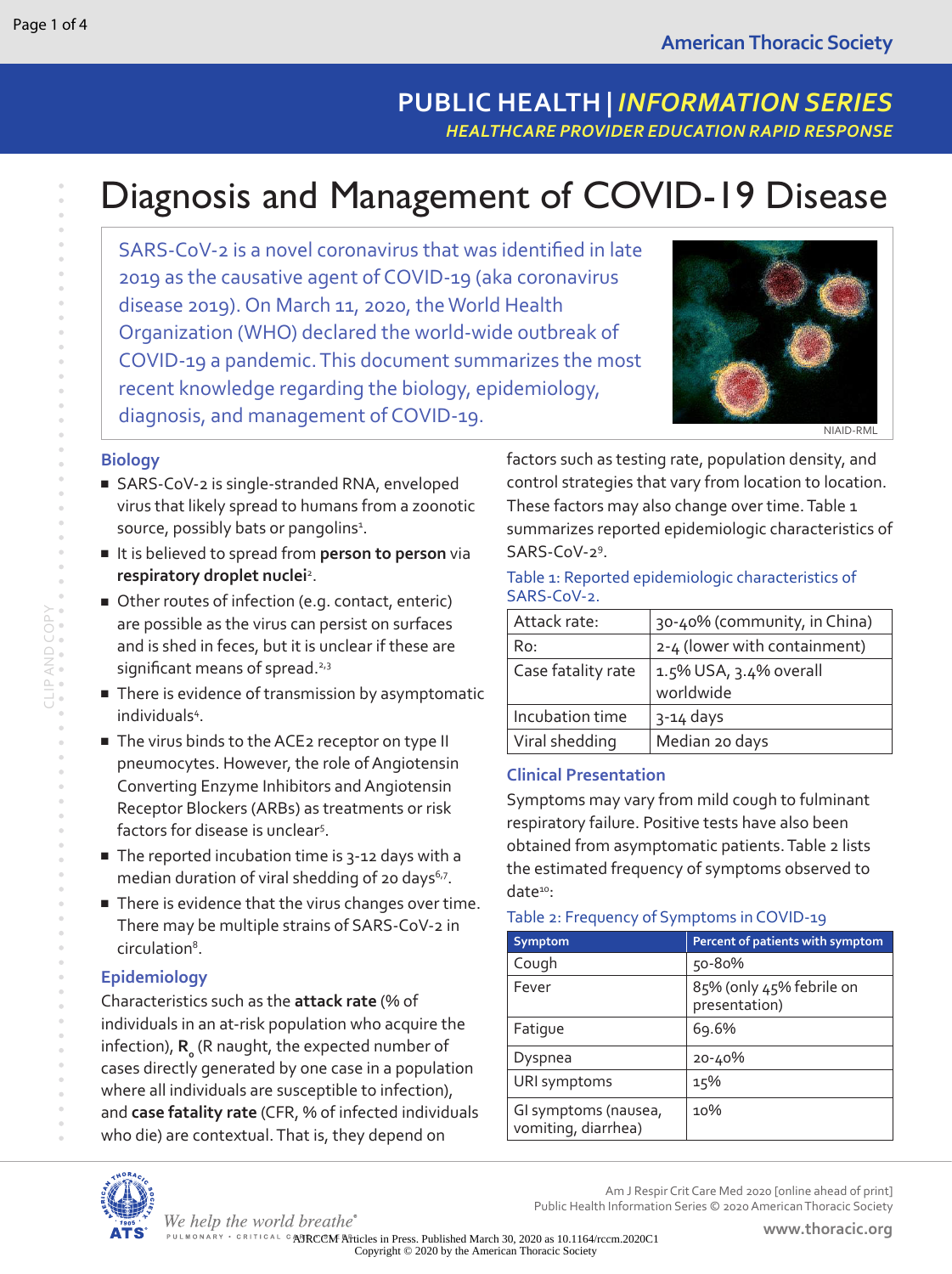## **PUBLIC HEALTH |** *INFORMATION SERIES HEALTHCARE PROVIDER EDUCATION RAPID RESPONSE*

## **Laboratory Findings**

The following lab abnormalities have been observed in patients with COVID-19<sup>10</sup>:

- Complete blood count: normal WBC, leukopenia, **lymphopenia (80%+)**, thrombocytopenia
- Chemistries: elevated BUN/creatinine, elevated AST, ALT, and Total bilirubin
- Inflammatory markers: normal or low procalcitonin, high C-reactive protein and ferritin
- Miscellaneous: elevated D-dimer, interleukin -6, and lactate dehydrogenase

## **Imaging:**

Imaging findings are frequently absent on presentation and should not be used for diagnosis of COVID. Many patients have normal imaging at the time of presentation, but the following abnormalities have been reported (Figure 1)<sup>10</sup>:

- Chest X-ray: bilateral, peripheral, patchy opacities
- Chest CT scan: bilateral ground glass opacities, crazy paving, and consolidation. Not routinely recommended to avoid unnecessary exposure during transport
- Point-of-care ultrasound: B-lines, pleural line thickening, consolidations with air bronchograms. Assessment of cardiac function is also useful



**Figure 1:** COVID-19 Imaging. (A) CXR showing bilateral peripheral opacities, (B) Chest CT showing diffuse ground glass with a peripheral predominance, (C) point of care lung ultrasound showing predominance of B-lines in patients with COVID-19. Images courtesy of Dr. Nick Mark.

# **Diagnostic Testing and Reporting:**

Lack of availability has hampered testing to date, but testing capacity is increasing quickly. The following recommendations have been made regarding diagnostic testing and reporting<sup>11,12</sup>.

■ Send nasopharyngeal swab for SARS-CoV-2 polymerase chain reaction testing (RT-PCR). Check with your local facility regarding test



characteristics, including sensitivity and specificity

- Differentiating SARS-CoV-2 from other circulating respiratory viruses is important, particularly Influenza, therefore consider testing of usual respiratory pathogens. Co-infection has also been reported
- Do not order sputum induction
- Avoid bronchoscopy unless absolutely indicated
	- ◆ If indicated, follow current recommendations for bronchoscopy in suspected COVID-19 patients as recommended by the American Association for Bronchology and Interventional Pulmonology<sup>13</sup>
- PFTs or spirometry are not indicated in these patients. In addition, ATS and American College of Occupational and Environmental Medicine has recommended against doing routine outpatient PFTs for concerns of spread
- Notify your local health department of positive cases

## **Isolation and Infection Control for Confirmed and Suspected Cases:**

Recommendations for isolation and infection control are evolving as more is learned about the SARS-CoV-2 virus. Current best practices include:

- Place all suspected patients in droplet masks during assessment and when in transit
- If cohorting is required due to resource limitation, keep patients 2 meters apart in a single room
- Restrict visitors
- Try to avoid room entry unless essential; try to move equipment (e.g. IV pumps) out of the room
- Hand hygiene: 20+ seconds with soap and or 60-95% alcohol containing hand gel
- Use appropriate PPE in the correct sequence, including14:
	- ◆ Standard precautions
	- ◆ Contact precautions
	- ◆ Droplet precautions with eye protection
	- ◆ PLUS airborne precautions for aerosolizing procedures such as intubation, extubation, noninvasive positive pressure ventilation (NIPPV), open circuit suctioning, bronchoscopy, and aerosol treatments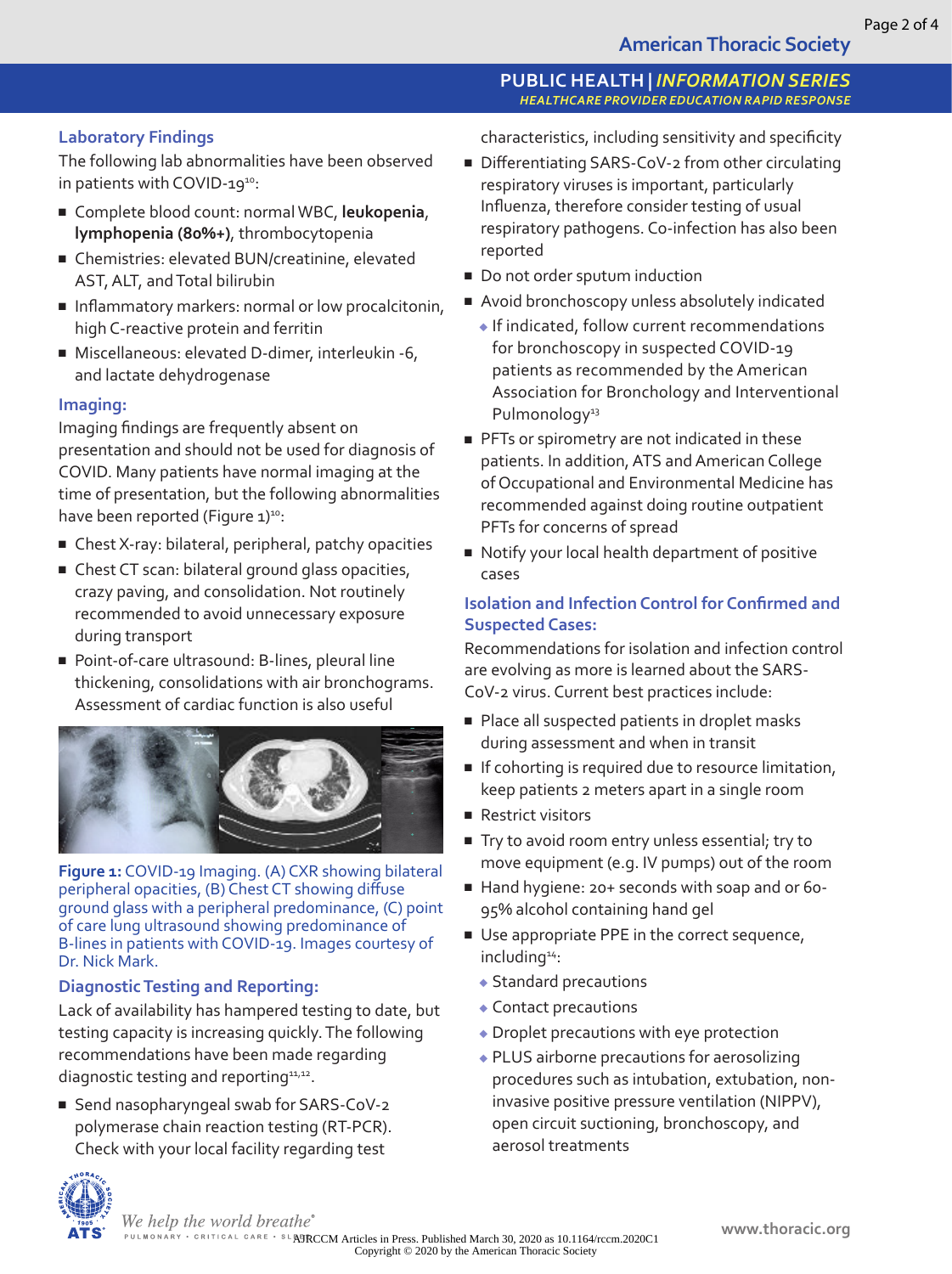## **PUBLIC HEALTH |** *INFORMATION SERIES HEALTHCARE PROVIDER EDUCATION RAPID RESPONSE*

- N95 masks must be fit tested
- All Healthcare professionals must be trained in how to properly don, use, and doff PPE in a manner to prevent self-contamination
- If available, consider powered air-purifying respirator (PAPRs) or controlled air purifying respirators (CAPRs).
	- ◆ Use of tight-fitting respirators require fit testing, but use of loose-fitting respirators does not require fit testing<sup>15</sup>

## **General Treatment Recommendations**

The following treatment strategies are recommended based on experience to-date. Of note, these are *suggestions* and should not replace clinical judgement at the bedside.

- Fluid-sparing resuscitation
- Empiric antibiotics if suspicion for secondary infection
- Due to concerns for aerosol spread, nebulizers should be converted to MDIs
- WHO has not recommended against the use of Non-steroidal anti-inflammatory agents. Clinicians should consider alternatives if concerns exist
- Initiating or discontinuing ACE-I and ARBs have been an area of intense discussion. The American College of Cardiology, American Heart Association and Heart Failure Society of America's joint statement recommends against discontinuing ACE-I and ARBs in patients with COVID-19
- Monitor for and treat cardiomyopathy and cardiogenic shock which have been reported as a late complication of COVID-19. Point-of-care ultrasound may be useful in identifying patients with this complication
- Corticosteroids are not recommended except when required for other indications such as asthma or COPD exacerbations, refractory shock or evidence of cytokine storm

## **Management of Hypoxemic Respiratory Failure**

These are *suggestions* and should not replace clinical judgement at the bedside.

- Oxygen by nasal cannula OR simple mask OR nonrebreather masks
- Consider early intubation to avoid use of



- Use rapid-sequence intubation. Avoid bag-mask valve if possible due to risk of droplet spread
- Avoid direct laryngoscopy to distance provider from patient. Use video laryngoscopy where possible
- Connect suction and capnography in advance to avoid circuit breaks
- Minimize circuit breaks and use high-efficiency particulate air (HEPA) filters between endotracheal tubes and CO2 detectors
- Use lung-protective ventilation strategies per ARDSnet protocol. Prone and paralyze as needed
- Patients will likely require a prolonged duration of mechanical ventilation
- Extracorporeal Membrane Oxygenation (ECMO) can be considered but is associated with a high mortality rate<sup>16</sup>
- Monitor for and treat **cardiomyopathy** and cardiogenic shock which have been reported as a late complication of COVID-19. Point-of-care ultrasound as well as BNP levels may be useful in identifying patients with this complication
	- ◆ In a recent case series from Washington, 33% of patients developed cardiomyopathy<sup>17</sup>

## **Investigational Therapies**

Information on registered clinical trials for COVID-19 in the United States is available at: [https://](https://clinicaltrials.gov/) [clinicaltrials.gov/](https://clinicaltrials.gov/)

- No US Food and Drug Administration (FDA)-approved drugs specifically for the treatment of patients with COVID-19 currently exist. Drugs currently approved for other indications as well as investigational drugs are being studied in clinical trials<sup>17</sup>
- FDA approved drugs that may be used off-label
	- ◆ Chloroquine or Hydroxychloroquine—blocks viral entry into the endosome; in vitro data suggests some utility but data from RCTs is lacking
- Investigational agents available in the U.S. Avoid prophylactic use
	- ◆ Remdesivir—anti-viral nucleotide analog
- Other drugs
	- ◆ Lopinavir/ritonavir—anti-viral protease inhibitors; recent negative RCT<sup>19</sup>